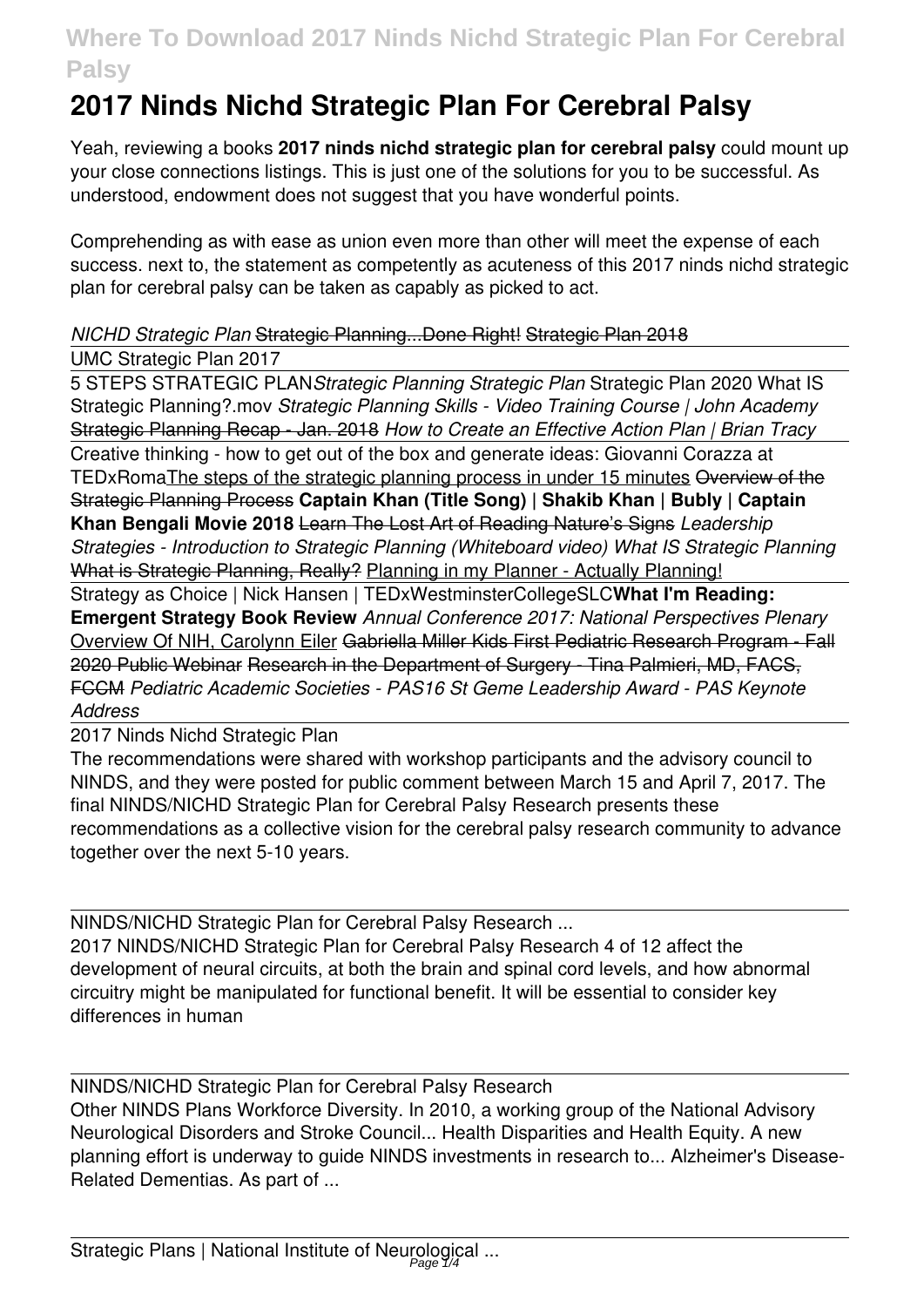Today, NINDS and the Eunice Kennedy Shriver National Institute of Child Health and Human Development (NICHD) released the final 2017 Strategic Plan for Cerebral Palsy Research. The plan outlines a set of research priorities that promise to advance our understanding of cerebral palsy and inform new approaches for its treatment and prevention.

NINDS and NICHD release final Strategic Plan for Cerebral ... During the appropriations process for Fiscal Year (FY) 2017, Senate report language urged the National Institutes of Health (NIH) to work with scientists and stakeholders to develop a 5-year strategic plan for research on cerebral palsy prevention, treatment, and cure through the lifespan with the goal of reducing the number of people impacted by cerebral palsy overall, as well as improving the treatment, and opportunity for recovery of those already diagnosed.

NINDS/NICHD Strategic Plan for Cerebral Palsy Research ...

Posted on March 17 2017 Tweet NINDS and NICHD have developed a strategic plan for cerebral palsy research and are seeking comments from researchers, individuals and families affected by cerebral palsy, care professionals, nongovernmental organizations, and any others with an interest in CP research.

NINDS and NICHD Cerebral Palsy Research Strategic Plan ...

The NICHD Strategic Plan focuses the institute's research and training efforts to understand human development, improve reproductive health, enhance the lives of children and adolescents, and optimize abilities for all. It presents the institute's research goals and objectives under five broad research themes:

NICHD Strategic Plan 2020. Healthy pregnancies. Healthy ... Table 1: Key Statisti cs About the NICHD, FY 2017 NICHD FY 2017 Total appropriations \$1,380,295 Percent of extramural/intramural funding Extramural: 81%; Intramural: 14%; Research Management & Support 5% Number of new competing applications received 4,874 Number of funded extramural grants (new & non-competing; no subprojects) 2,578

NICHD Strategic Planning: Background and Context NICHD Spending by Broad Public Health Category, FY 2017. NICHD: \$1.376B. Pediatrics: \$761M (55%) Gynecology and reproductive : \$207M (15%) Pregnancy and maternal: \$197M (14%) Intellectual, developmental, learning, and physical disabilities: \$249M (18%) Other: \$101.1M (7%) \$48.9M other basic research. \$21.4M other population sciences

NICHD Strategic Planning: Context and Background Strategic Planning Working Group. To inform and support the strategic planning effort, NICHD established a Working Group of representatives from the extramural research community, health care sector, patient and advocacy communities, and NICHD and other federal agencies. The group is charged with making recommendations on the following: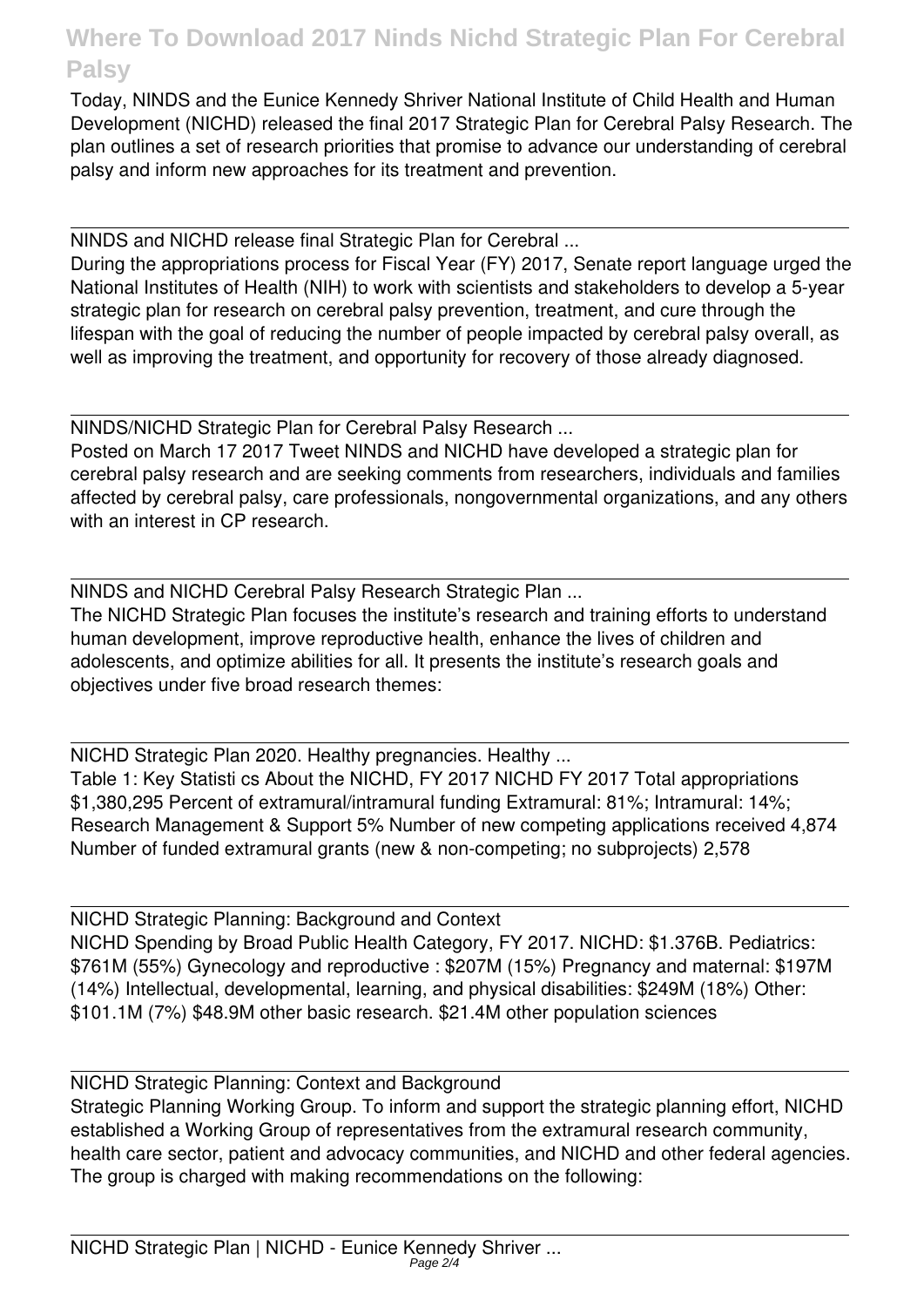The 2017 Strategic Plan for Cerebral Palsy Research is finished and was recently announced by the National Institute of Neurological Disorders and Stroke (NINDS) and the Eunice Kennedy Shriver National Institute of Child Health and Human Development (NICHD). The plan identifies several research priorities that have shown promise in advancing scientific understanding of cerebral palsy and toward finding new therapeutic and preventive strategies, according to NINDS Director Walter Koroshetz ...

US Health Agencies Announce Strategic Plan for Cerebral ...

She noted that the NICHD last developed a strategic plan in 2000 and that she took part in the NICHD visioning effort in 2010. In fiscal year 2016, NICHD received \$1.338 billion, most of which went to extramural projects; she added that any budget cuts were likely to have significant downstream effects.

Summary Minutes - May 1-2, 2017 | NICHD - Eunice Kennedy ... If you aspire to download and install the 2017 ninds nichd strategic plan for cerebral palsy, it is agreed easy then, past currently we extend the member to buy and create bargains to download and install 2017 ninds nichd strategic plan for cerebral palsy hence simple!

2017 Ninds Nichd Strategic Plan For Cerebral Palsy 2020-2030 Strategic Plan for NIH Nutrition Research. Achieving a Diverse Neuroscience Workforce (NINDS) ... Research Challenges and Opportunities (NINDS and NIA) Annual Trans-NIH Plan for HIV-Related Research. 2014 Benchmarks for Epilepsy Research (NINDS) ... NIDDK Recent Advances & Emerging Opportunities 2017 (NIDDK) NIDDK Recent Advances ...

NIH Strategic Plans - NIH Research Portfolio Online ...

The strategic plan builds upon a workshop NIAID convened in June 2017 that gathered scientists from academia, industry and government who developed criteria for defining a universal influenza vaccine, identified knowledge gaps, and delineated research strategies for addressing those gaps.

NIAID unveils strategic plan for developing a universal ... The majority of research on cerebral palsy in the United States is led by the National Institutes of Health (NIH) and its counterpart, the National Institute of Neurological Disorders and Stroke (NINDS). The Eunice Kennedy Shriver National Institute of Child Health and Human Development (NICHD) is also actively researching this disorder.

Cerebral Palsy Research | Cerebral Palsy Guidance The candidates clinical and basic/translational research plans should be aligned with the NICHD strategic plan (https://www.nichd.nih.gov/about/org/strategicplan). Research alignment with basic science currently being conducted in the NICHD intramural research program is desirable, but research projects on newly evolving fields are also welcome.